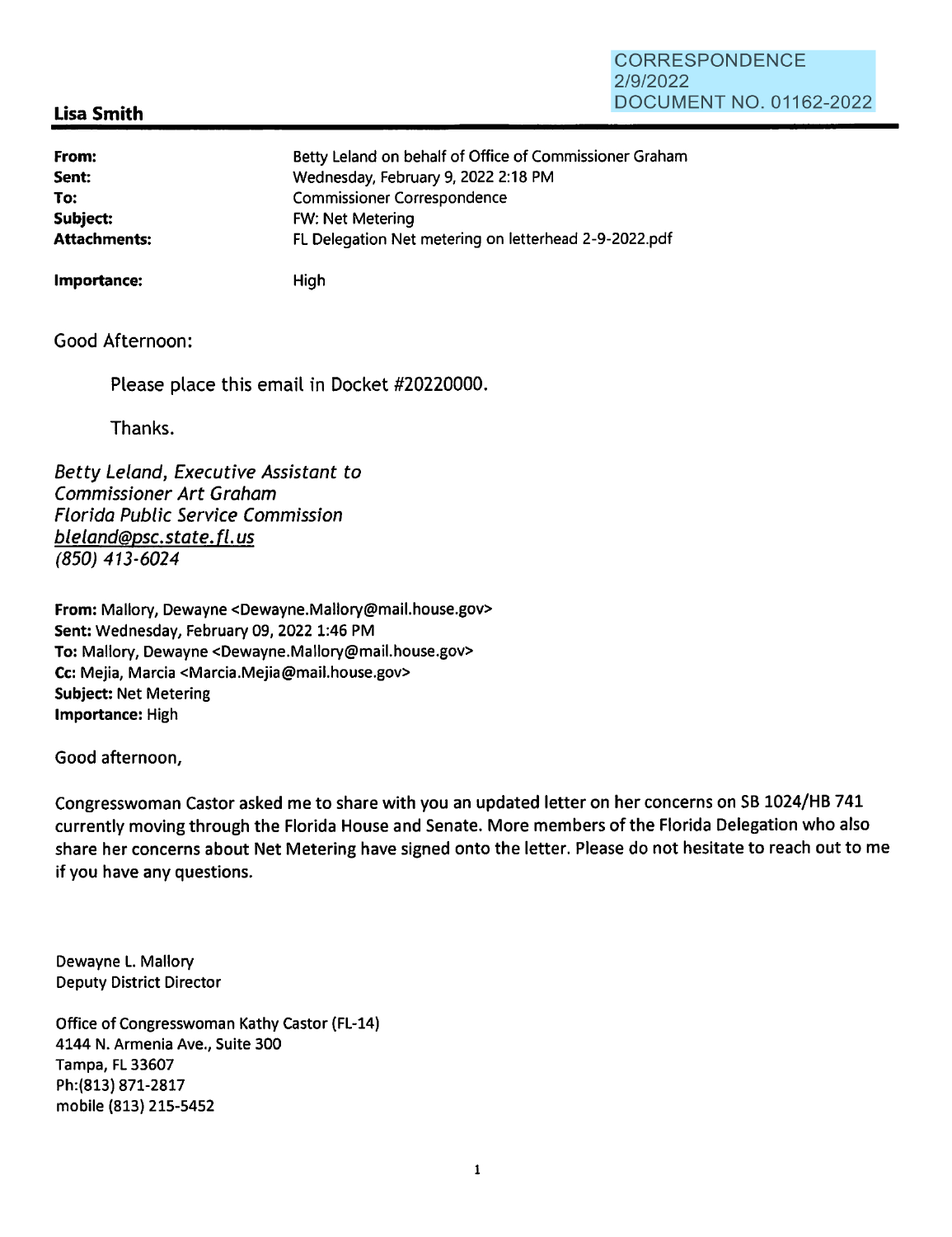**KATHN CASTOR** . .;,::.-...

\. ·.· . -. - ; ~ • \_.' • 1 J . -~ ~.

*·i* , .. , **Carrie Contract** 





• .>"'-." *! • .,,t* ,r, : Q1u11greaa uf tile lilnitci) §tatc1.1 House of Representatives **1.ilmd1ingtun. 00** 2l13 l 5-LHJ **l•-1** 

February 3, 2022

The Honorable Wilton Simpson President 409 The Capitol 404 South Monroe Street Tallahassee, FL 32399-1100

The Honorable Chris Sprowls Speaker 420 The Capitol 402 South Monroe Street Tallahassee, FL 32399-1300

The Honorable Lauren Book Democratic Leader 228 Senate Building 404 South Monroe Street Tallahassee, FL 32399-1100

The Honorable Evan Jenne Democratic Leader 316 The Capitol 402 South Monroe Street Tallahassee, FL 32399-1300

RE: Help Floridians Lower Electric Bills: Keep and Improve Solar and Net Metering

Dear President Simpson, Leader Book, Speaker Sprowls and Leader Jenne:

Last year in the United States, 20 climate disasters each caused over \$1 billion in economic losses through severe storms, tropical cyclones, flooding events, drought, wildfire, and a winter storm.<sup>1</sup> Florida alone experienced \$600 million in economic losses in 2021 from climate disasters.<sup>2</sup> Despite these costs, the state of Florida has failed to adopt policies to reduce greenhouse gas pollution that fuels disasters, more frequent flooding, extreme heat - and thereby increase costs for Floridians. This failure persists even though clean energy is cheap energy: the cost of rooftop solar has dropped by 64% in the last decade and with the right state and local policies to address soft costs, costs could fall even further. $3$ 

Florida is blessed with abundant and affordable solar energy, and all Floridians should be able to access this renewable resource to help them save money on their electric bills, avoid vulnerability to volatile fossil fuel prices, and catalyze the continued growth of an industry that creates good-paying jobs and strengthens local economies. We write to express our concerns with SB 1024 and HB 741, legislation that would effectively end net metering for rooftop solar in Florida and jeopardize over 40,000 jobs in Sunshine State.

Solar power is a true cost-saver for Floridians and helps reduce harmful air pollution and increase energy resilience. During extreme weather events, rooftop solar and energy storage can provide essential back-up electricity. Resilient, distributed electricity generation is increasingly critical as Florida experiences more severe extreme weather and threats to the electric grid as a

<sup>&</sup>lt;sup>1</sup> U.S. National Oceanic and Atmospheric Administration, "Billion-Dollar Weather and Climate Disasters". <sup>2</sup> Ibid.

<sup>&</sup>lt;sup>3</sup> David Feldman et al., U.S. Solar Photovoltaic System and Energy Storage Cost Benchmark: Q1 2020 (National Renewable Energy Laboratory, Jan. 2021).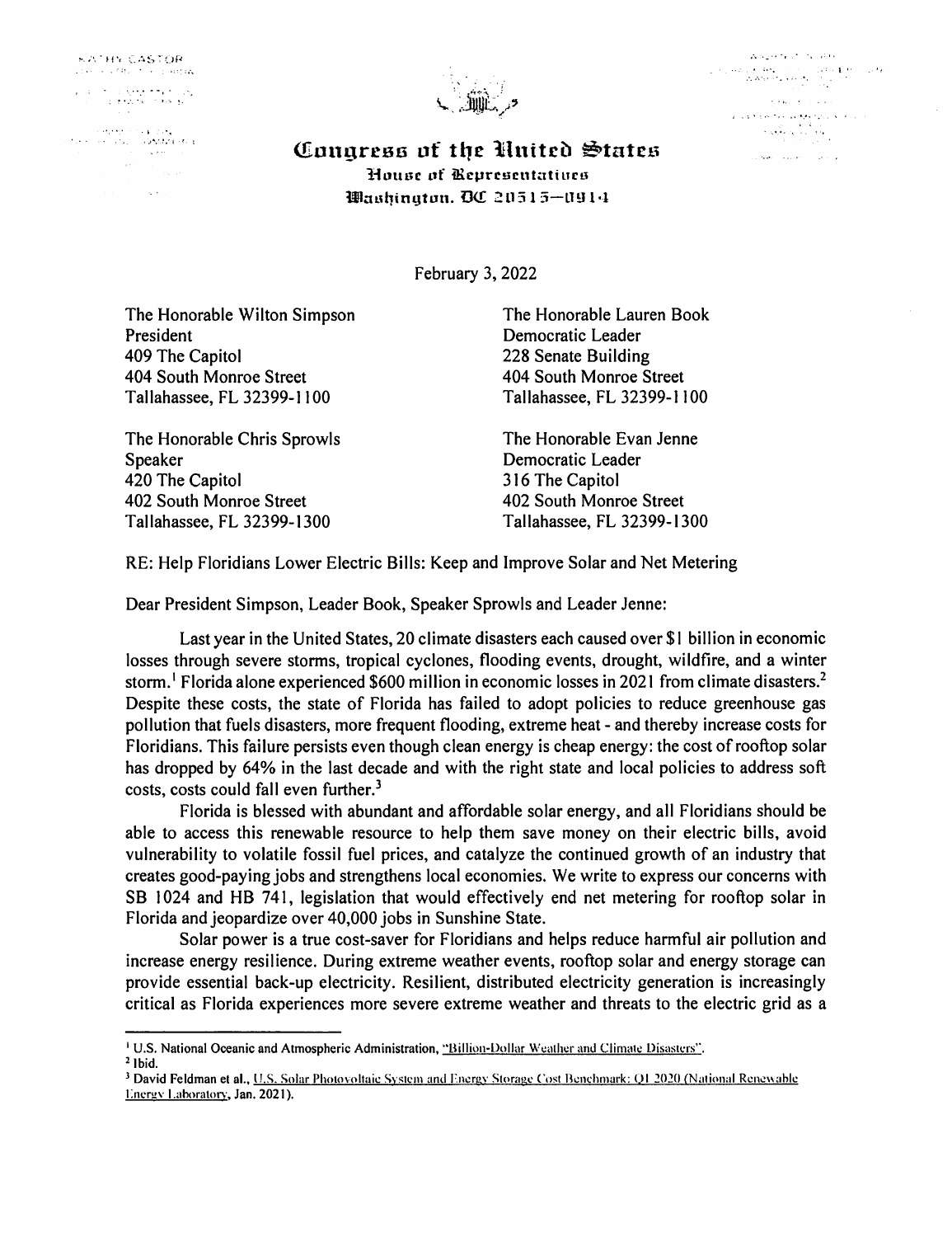result of climate change. Conventional alternatives like diesel generators only harm public health and exacerbate the climate crisis.<sup>4</sup> Florida's elected leaders should incentivize rapid deployment of resilient distributed solar energy generation paired with back-up energy storage. Congress encouraged states to consider adopting net metering to expand fuel diversity and promote renewable energy.<sup>5</sup> Under existing law, Floridians may receive credits for the excess electricity they send back to the electric grid at retail rates. Recent polling shows that 93% of Florida voters support net metering.<sup>6</sup> Net metering programs have very little impact on total electricity costs.<sup>7</sup> SB 1024 and HB 741 would harm consumers and the growing solar energy industry in Florida.

#### Economic Benefits of Rooftop Solar

In the State of Florida, rooftop solar:

- Provides more than 40,000 jobs
- Generates almost \$3.2 billion in household income
- Provides nearly \$3.3 billion in Federal, state, and local tax revenues
- Adds \$10.6 billion to the Gross Domestic Product.<sup>8</sup>

In addition to construction jobs, rooftop solar creates jobs in the high-tech manufacturing, information technology, and professional business services industries.<sup>9</sup> Expanding rooftop solar in Florida through net metering helps diversify the economy and helps draw investment into Florida. There are more than 400 solar energy businesses in Florida.<sup>10</sup> Maintaining the economic engine net metering provides is essential to the stability and growth of Florida's economy.

## Rooftop Solar and Equity

Distributed solar energy provides unique resilience benefits in the event of extreme weather, like Hurricane Michael in 2018 which left 182,000 customers without access to electricity from the grid for more than a week.<sup> $11$ </sup> Medically vulnerable and older residents are especially dependent on electricity and Florida has the highest percentage of senior citizens in the country.<sup>12</sup> More than 175,000 Floridians are electricity-dependent (based on medical conditions) Medicare recipients; this is the third-highest number in the United States.<sup>13</sup>

In addition to resilience benefits, incentivizing rooftop solar deployment through net metering benefits all Floridians because it reduces air pollution which can exacerbate health problems. Exposure to air pollution increases the likelihood of severe impacts, including death,

<sup>&</sup>lt;sup>4</sup> Vote Solar, Resilient Clean Energy for California: Protecting Vulnerable Communities. Critical Facilities, and the California Economy with Solar + Storage (Feb. 2020).

<sup>5</sup> Energy Policy Act of 2005, Pub. L. No. 109-58, § 1251 (2005), 16 U.S.C. § 2621 (d).

<sup>&</sup>lt;sup>6</sup> Florida Solar Energy Industries Association (FlaSEIA), Preserve Florida's Rooftop Solar Industry (2021).

<sup>7</sup> Andrew Satchwell et al, Financing Impacts of Net-Metered PV on Utilities and Ratepavers: A Scoping Study of Two

Prolotvpical U.S. Utilities (Lawrence Berkeley National Laboratory, Sep. 2014).

<sup>8</sup> Florida Solar Energy Industries Association (FlaSEIA), Preserve Florida's Rooftop Solar Industry (2021). <sup>9</sup>**Ibid.** 

<sup>&</sup>lt;sup>11</sup> Audra D.S. Burch and Patricia Mazzei, "Thousands in Florida May Not Get Electricity Back for Weeks," (The New York Times. Oct. 14, 2018).

<sup>&</sup>lt;sup>12</sup> Solar United Neighbors and Vote Solar, The State of Rooftop Solar in Florida (Aug. 2020).

<sup>&</sup>lt;sup>13</sup> U.S. Department of Health and Human Services, HHS emPOWER Map (Dec. 2021).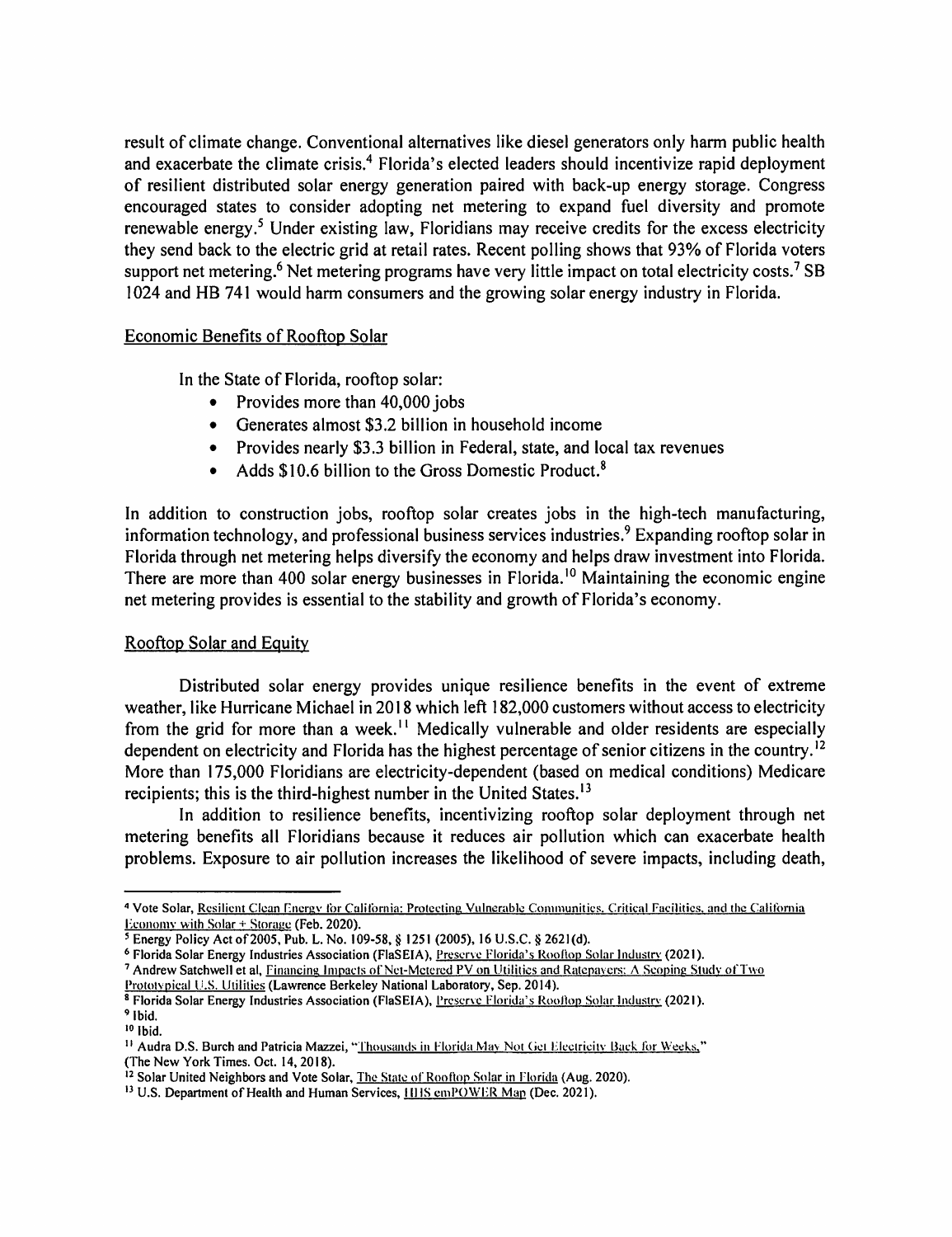from COVID-19. Rooftop solar deployment also reduces costs associated with developing new electricity generating facilities and transmission lines. In fact, recent studies conclude that rooftop solar provides net benefits to society, even with net metering compensation factored in.<sup>14</sup>

We support strategies to increase access to rooftop solar energy for all Floridians, including those who rent their homes and/or live in multi-family apartment buildings. For this reason, Chair Castor introduced the Community Solar Consumer Choice Act of 2021 (H.R. 2764) to expand access to solar energy, including expanding net metering for community solar subscribers. Florida should be a national leader and grow the rooftop solar industry.

#### SB 1024 and HB 741

We agree with the Florida Public Service Commission when it concluded that net metering ~'is an effective means of encouraging the development of demand-side renewable energy systems that allow participants to offset their energy usage."<sup>15</sup> We are concerned that SB 1024 and HB 741 would harm consumers by limiting access to resilient rooftop solar and harm local jobs and economic growth by crashing the solar energy industry in Florida. We are the "Sunshine State" and should harness low-cost solar energy to benefit Floridians! If enacted, the legislation could increase unemployment and lead to more spending on out-of-state fossil fuels like fracked gas that has harmful impacts.<sup>16</sup> As it is, more than \$5 billion leaves Florida's economy each year to pay for out-of-state fracked gas.<sup>17</sup> Florida is among the most-dependent U.S. states on fracked gas, leaving Floridians exposed to volatile swings in gas prices. <sup>18</sup>

A brighter future is possible - one that charts a future for lower electric bills and less pollution for Floridians. We respectfully urge you to defeat this legislation and support efforts to grow the solar energy industry, attract more investment to Florida, expand economic diversification, create more local jobs, reduce exposure to volatile fossil fuel prices, and protect public health.

Sincerely,

*\_\_\_\_\_\_ Isl \_\_\_\_ \_ \_ \_\_ \_\_\_,:Isl* -----

Kathy Castor **Charlie Crist** MEMBER OF CONGRESS MEMBER OF CONGRESS

*\_\_\_\_\_\_ Isl \_\_\_\_ \_ \_\_\_\_ .Isl* -----

Val Demings Ted Deutch MEMBER OF CONGRESS MEMBER OF CONGRESS

<sup>&</sup>lt;sup>14</sup> Environment America, <u>The True Value of Solar: Measuring the Benefits of Rooftop Solar Power</u> (Jul. 2019).<br><sup>15</sup> Florida Public Service Commission, <u>Order No. PSC-2019-0509-FOF-EG</u> (Nov. 26, 2019).

<sup>&</sup>lt;sup>16</sup> Solar United Neighbors and Vote Solar, *The State of Rooftop Solar in Florida* (Aug. 2020).<br><sup>17</sup> Vote Solar, *The Costs and Risks of Florida's Dependence on Natural Gas (Jul. 2020).* 

<sup>18</sup> **Ibid.**